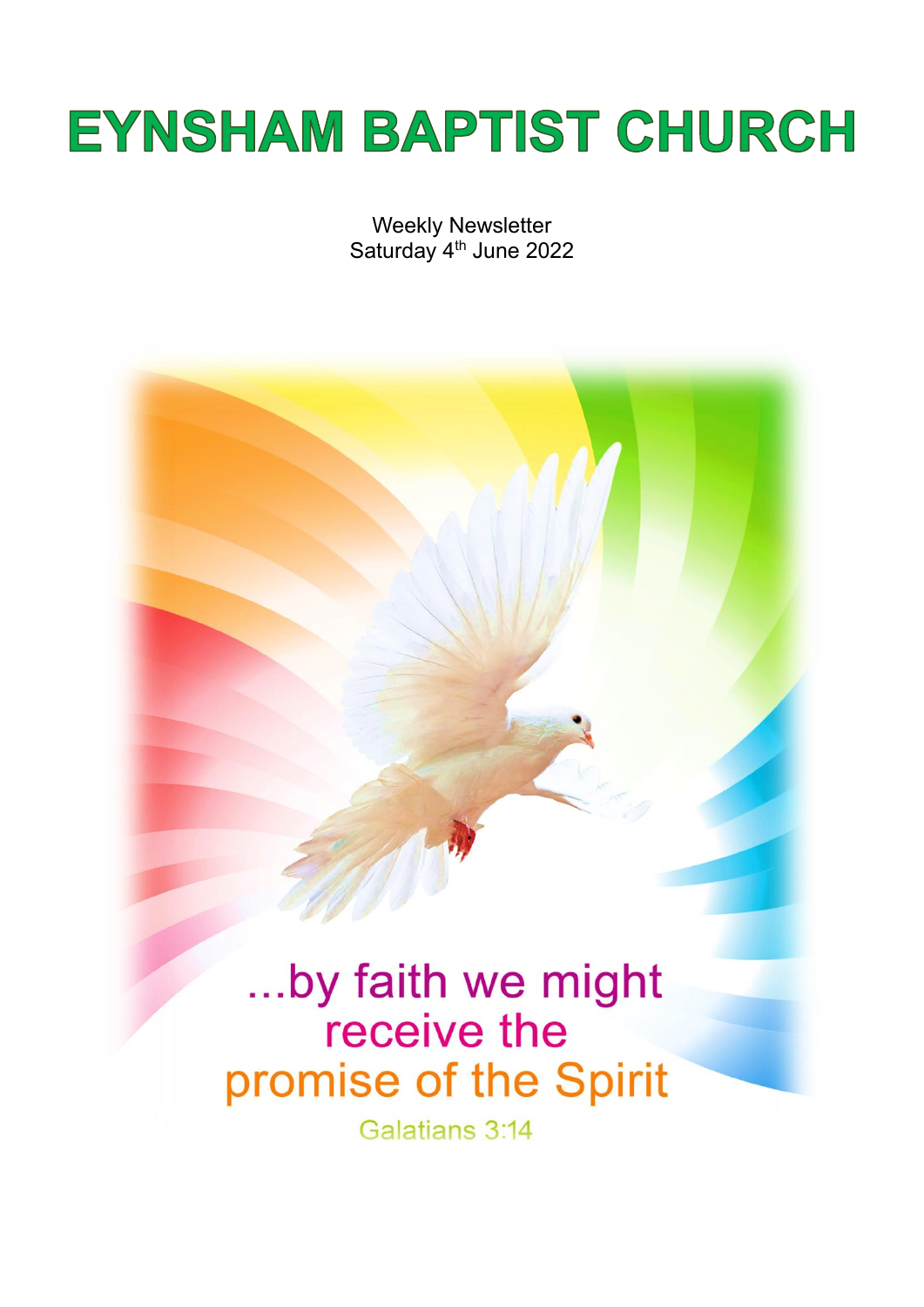## **SUNDAY 5th JUNE**

**PENTECOST**

**COMMUNION SERVICE at 10.30 a.m.**

#### **Led by Revd Dr Zoltan Biro**

What gifts makes us efficient whole-life disciples? (1 Corinthians 12:1-14)

**LIVESTREAMED. If you prefer not to be on camera please let us know at the start of the service.**

 **LUNCH** follows the service

**Breathe on us, Lord Jesus.**

**Fill us with Your Spirit.**

**Send us out, as the Father sent You.**

**Send us out into the world to live, to work, to make decisions, to change and influence and transform; that as Your people we might truly make a difference in our generation.**

**Send us out Lord.**

**Breathe on us, and into us, Your kiss of life, resuscitating these dry bones to go, with Your power and wisdom, to build for Your Kingdom today.**

**Breathe on us Lord Jesus, fill us with Your Spirit, for the work You have given us to do.**

> *Daphne Kitching (in 'Parish Pump')*

#### **MONDAY 6 th**

**NO Prayers** on zoom this week, resuming 13<sup>th</sup> June.

**TUESDAY 7 th**

**3.00 p.m. 114 Club** at David and Lin's.

## **THURSDAY 9 th**

**10.30 a.m. Bible Study** starts with coffee and continues until 12 noon. All are welcome.

**12 noon Communion** short reflective service at which all are welcome.

**FRIDAY 10th - SATURDAY 11th JUNE Tweens** are having a SLEEPOVER!

## **LOOKING AHEAD …**

## **TUESDAY 23rd AUGUST**

**OASIS IS BACK …** this will be a oneday event held in Eynsham Baptist Church. Booking necessary so please put the date in your diaries and look out for more details nearer the time.

**MESSAGE FROM PHILIP** regarding his and Rebecca's wedding ceremony and dinner:

**\_\_\_\_\_\_\_\_\_\_\_\_\_\_\_\_\_\_\_\_\_\_\_\_\_\_\_\_\_\_\_**

"I apologise for not including RSVP details in the wedding invitations and would like to invite all those who received an invite to either email, phone or speak with either myself, Zoltan and/or Marta to confirm your attendance or if you are unable to take part on the day as soon as possible. We are grateful to you all for committing to our celebration and understand any and all circumstances for not being able to attend. We send our love and thanks.

## **Philip and Rebecca"**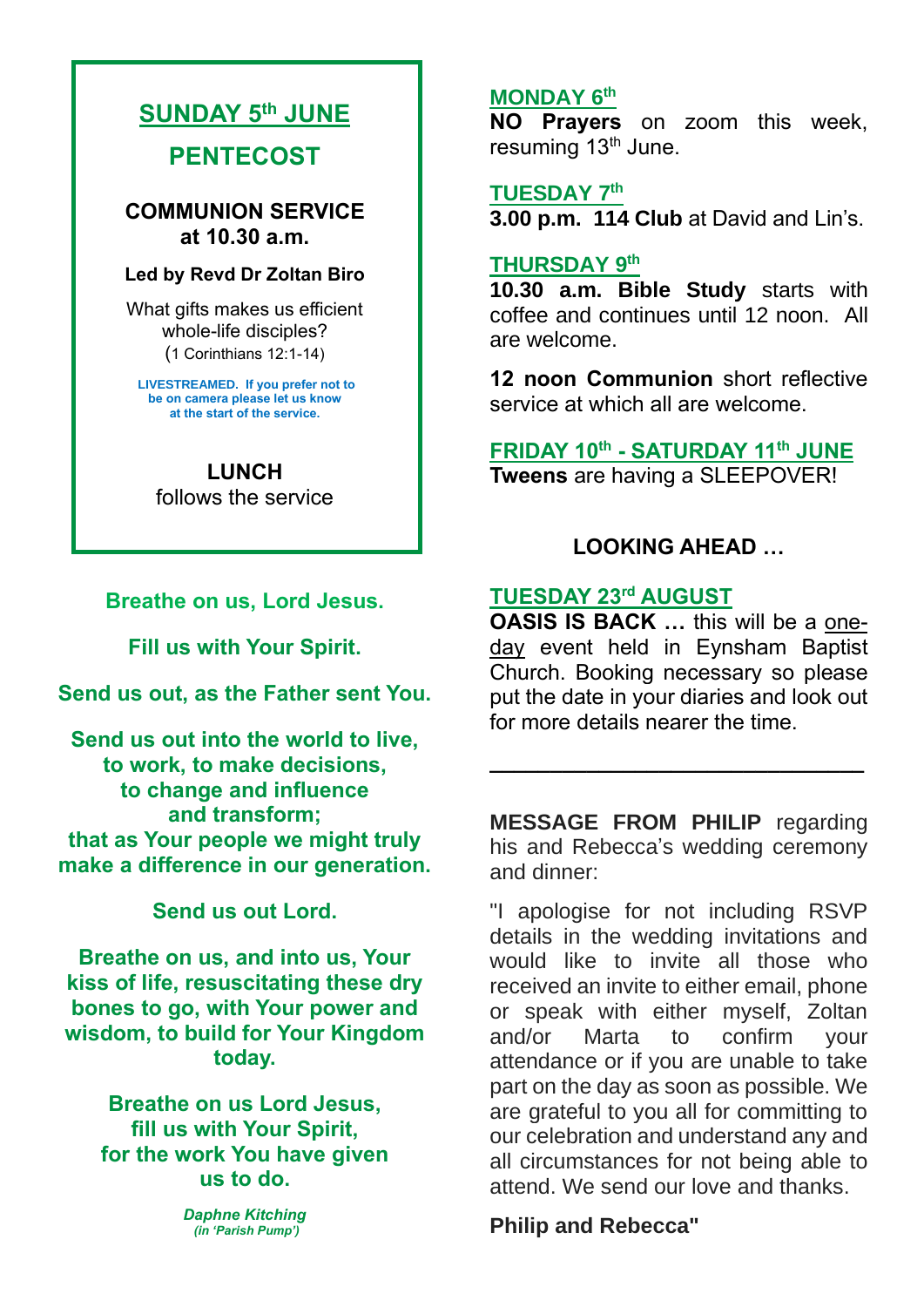## **PRAYERS**

We pray for church family members who are in hospital at present or who are receiving ongoing treatment. Also, those dealing with long term health conditions and general frailty: that all will know God's presence with them.

Dear Father God, You promise to hear us when we come to you in prayer, thank you! We so need Your listening ear at this time – and your help, Lord.

….. When we are afraid, or lonely, or grieving, or in despair, help us to trust You and to know that You are with us in the middle of it all, sustaining us ….

Most of all thank You for the hope which Jesus brings. This earthly life is a whisper in the light of eternity and Jesus is the key to that eternal life.

> Thank You, Father, for meeting all our needs.

(from a prayer by Daphne Kitching)

## **EBC NEEDS YOU!**

We have a paid cleaner for the church hall, kitchen, and toilets but we rely on volunteers to keep the church clean.

One member regularly cleans the church which doesn't seem right, so we want to create a rota.

The church is vacuumed each week after Eynsham Larder deliveries have gone out. This means that the church needs a more thorough clean about twice a month.

**Please let Sheila Wood know if you can help with this.**

#### **EYNSHAM FOOD BANK**

Help for anyone who is struggling to make ends meet, either on a regular or occasional basis. Call Bob Thiele on 07738 063083 or email on **[eynshamhelp@gmail.com](mailto:eynshamhelp@gmail.com)** There are **donation points** in the Co-op, Spar, Market Garden and Tesco.

#### **ASYLUM WELCOME**

Asylum Welcome offers information, advice and practical support to asylum seekers, refugees and vulnerable migrants living in Oxfordshire. It is supported by EBC and donations are always welcomed, both practical and financial. Speak to Marcus Thompson on 01865 881808 for more details or visit **<https://www.asylum-welcome.org/>**

## **DAILY HOPE - 0800 804 8044**

**FREE 24 Hour phone line**  of music, prayers & reflections from the Church of England.